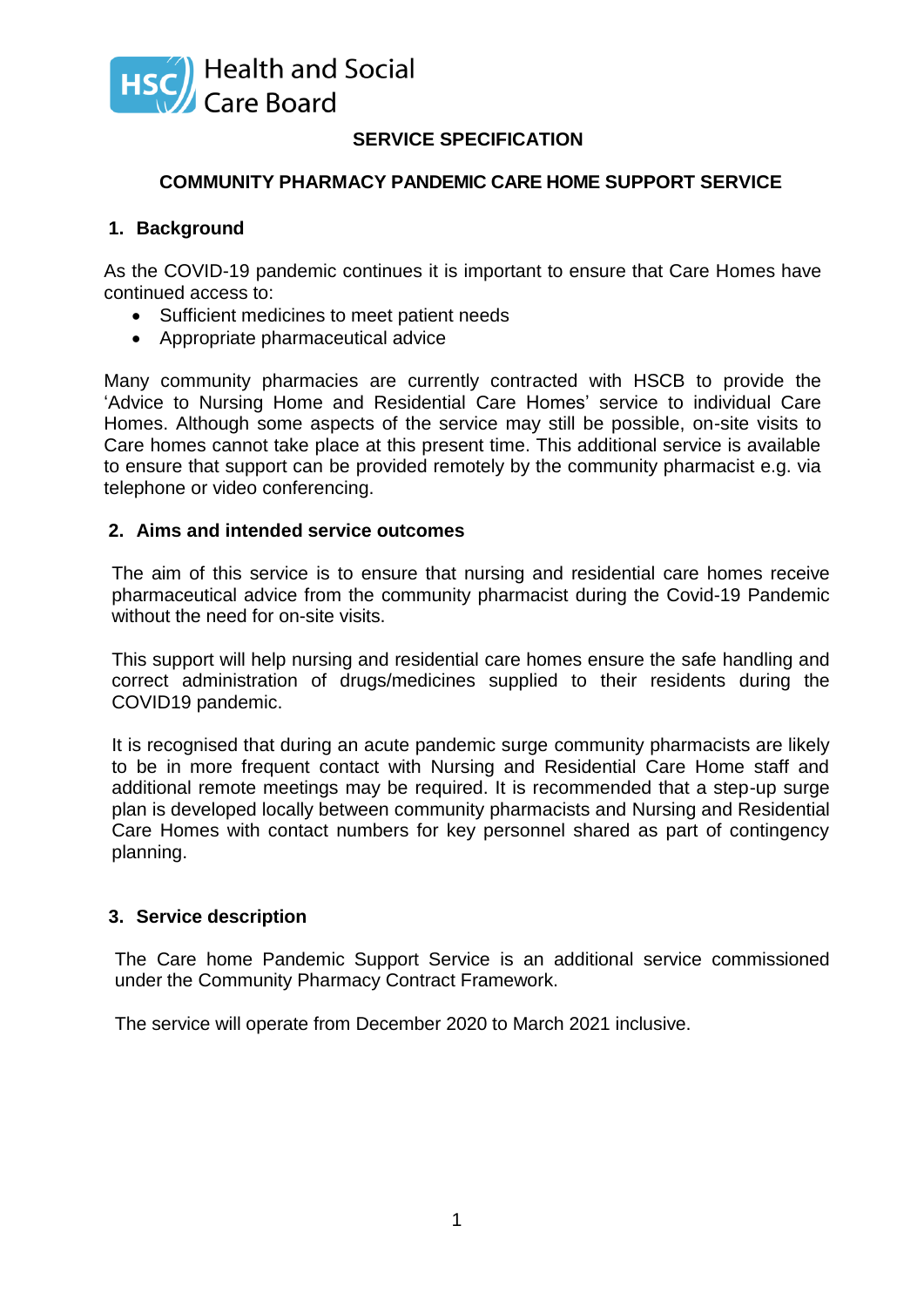# **4. Service outline**

# 4.1 *Eligibility for service*

- The community pharmacy contractor may provide the service to those registered Nursing and Residential care homes for which they currently are contracted to provide the Advice to Nursing Homes and Residential Care Homes service.
- The community pharmacy contractor may also provide the service to those registered Nursing and Residential care homes for which they are not currently contracted to provide the Advice to Nursing Homes and Residential Care Homes service, provided no other pharmacy is already contracted to do so.
- The community pharmacy contractor should ensure staff are trained, competent, available to deliver the service and are already familiar with the day-to-day provision of pharmacy services to the home(s) concerned.

## 4.2 *Monthly meeting with the care home*

- The pharmacy contractor/manager will agree with the care home manager or delegated staff member a date each month to provide the service.
- The pharmacy contractor/manager will agree with the care home manager how the service will be provided e.g. by telephone or by video conferencing.
- It is anticipated that each meeting will last approximately 30-60 minutes but more time may be required for larger homes.
- The telephone / video call will provide opportunity for the community pharmacist to provide advice and support on a range of medicines management issues pertinent to that individual home.
- Some examples of the type of medicine management issues that may need to be discussed are included in Appendix 1. This list is not exhaustive and can be adapted / extended to suit the needs of the individual care home.
- If the monthly meeting is cancelled at short notice by either the care home or community pharmacist, every effort should be made to arrange to reschedule.

# 5 **Records and data sharing**

- A record of each meeting must be made by the community pharmacist, using the discussion template provided in Appendix 2. This record should not contain personal information relating to any resident.
- A copy should also be shared with the care home for their records.
- HSCB for service monitoring and to inform a revised care home service in the Copies of the each discussion template will also need to be shared with the local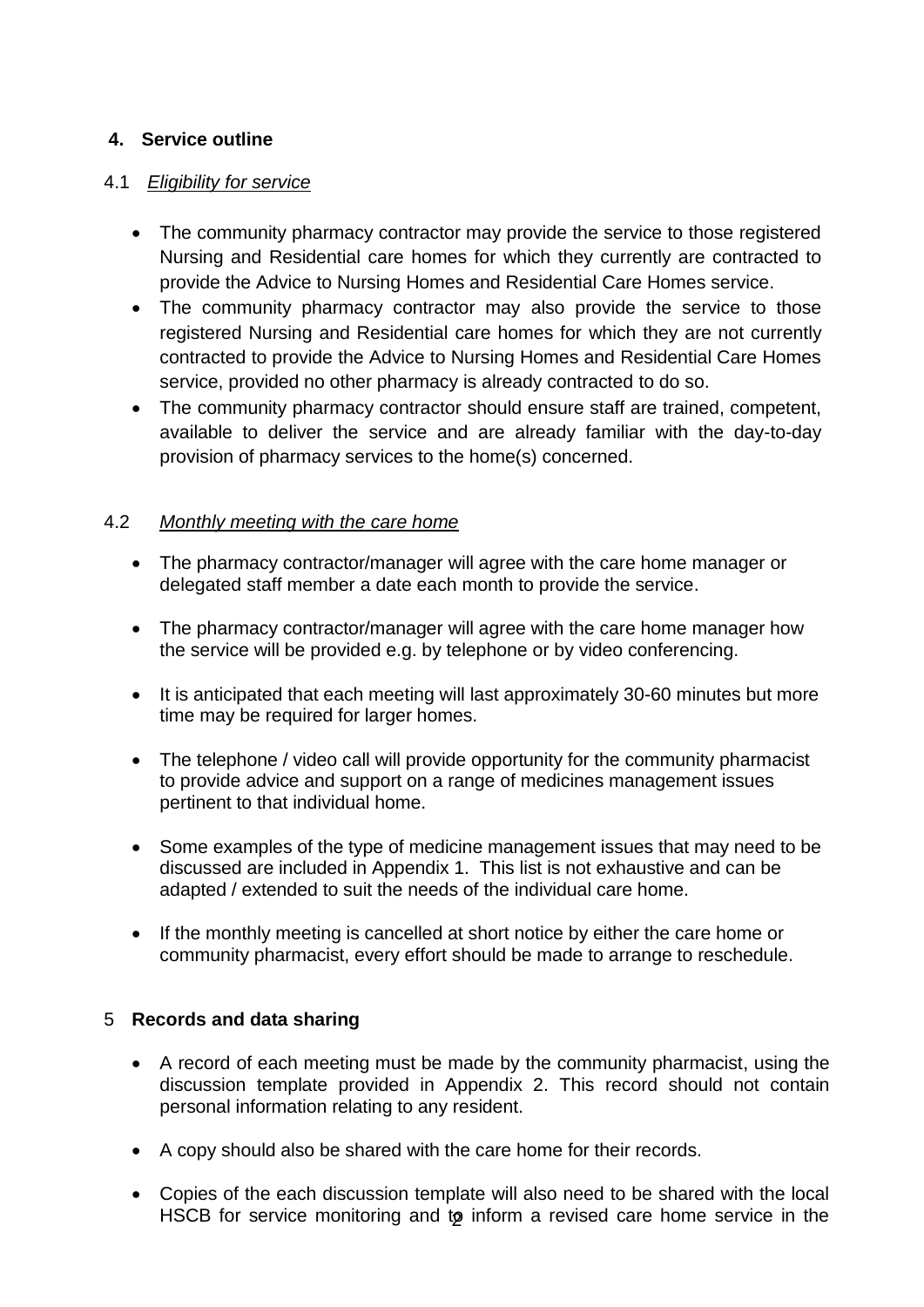future. These can be provided to HSCB at a later date or the copied to the local office inbox if sharing with the care home by secure email.

 The record must be retained in the pharmacy for a minimum of two years after the date of service provision for reference and for post payment verification where required.

## **6 Remuneration and reimbursement**

6.1 The service fee is dependent on the number of beds in the registered care home as detailed in the table below. Payment will be paid on a monthly basis from December 2020 to March 2021, once the completed contract has been returned by email to the local office.

| Number of beds in    | Monthly payment |  |  |
|----------------------|-----------------|--|--|
| registered care home | (December 2020  |  |  |
|                      | to March 2021)  |  |  |
| < 30                 | £100            |  |  |
| $30 - 60$            | £150            |  |  |
|                      |                 |  |  |

- 6.2 Service monitoring and post payment verification
	- The pharmacy contractor will be required to submit all records requested by HSCB in relation to the service within 14 days of receipt of the request
	- The pharmacy contractor is required to co-operate on a timely basis in respect of any review or investigation being undertaken by HSCB / BSO regarding the service
	- In the event where HSCB / BSO cannot assure claims relating to the provision of the service recovery of the payment will be sought.

| <b>Contact Details for Local Integrated Care Offices:</b> |                                                              |                                          |                                                                        |                                                                                  |
|-----------------------------------------------------------|--------------------------------------------------------------|------------------------------------------|------------------------------------------------------------------------|----------------------------------------------------------------------------------|
| <b>Belfast</b>                                            | <b>South Eastern</b>                                         | <b>Southern</b>                          | <b>Northern</b>                                                        | Western                                                                          |
| 12-22 Linenhall Street<br>Belfast<br><b>BT2 8BS</b>       | 12-22 Linenhall<br>Street<br><b>Belfast</b><br><b>BT28BS</b> | Tower Hill<br>Armagh.<br><b>BT61 9DR</b> | County Hall<br>182 Galgorm Road<br><b>Ballymena</b><br><b>BT42 1QB</b> | Gransha Park House<br>15 Gransha Park<br>Clooney Road<br>Londonderry BT47<br>6FN |
|                                                           |                                                              |                                          |                                                                        |                                                                                  |
|                                                           |                                                              |                                          |                                                                        |                                                                                  |
| Tel: 028 9536 3926                                        | Tel: 028 9536 3926                                           | Tel: 028 9536 2104                       | Tel: 028 9536 2812                                                     | Tel: 028 9536 1082                                                               |
| pharmacyservicesbelfast<br>@hscni.net                     | pharmacyservicesse<br>@hscni.net                             | pharmacyservicessouth<br>@hscni.net      | pharmacyservicesnorth<br>@hscni.net                                    | pharmacyserviceswest<br>@hscni.net                                               |